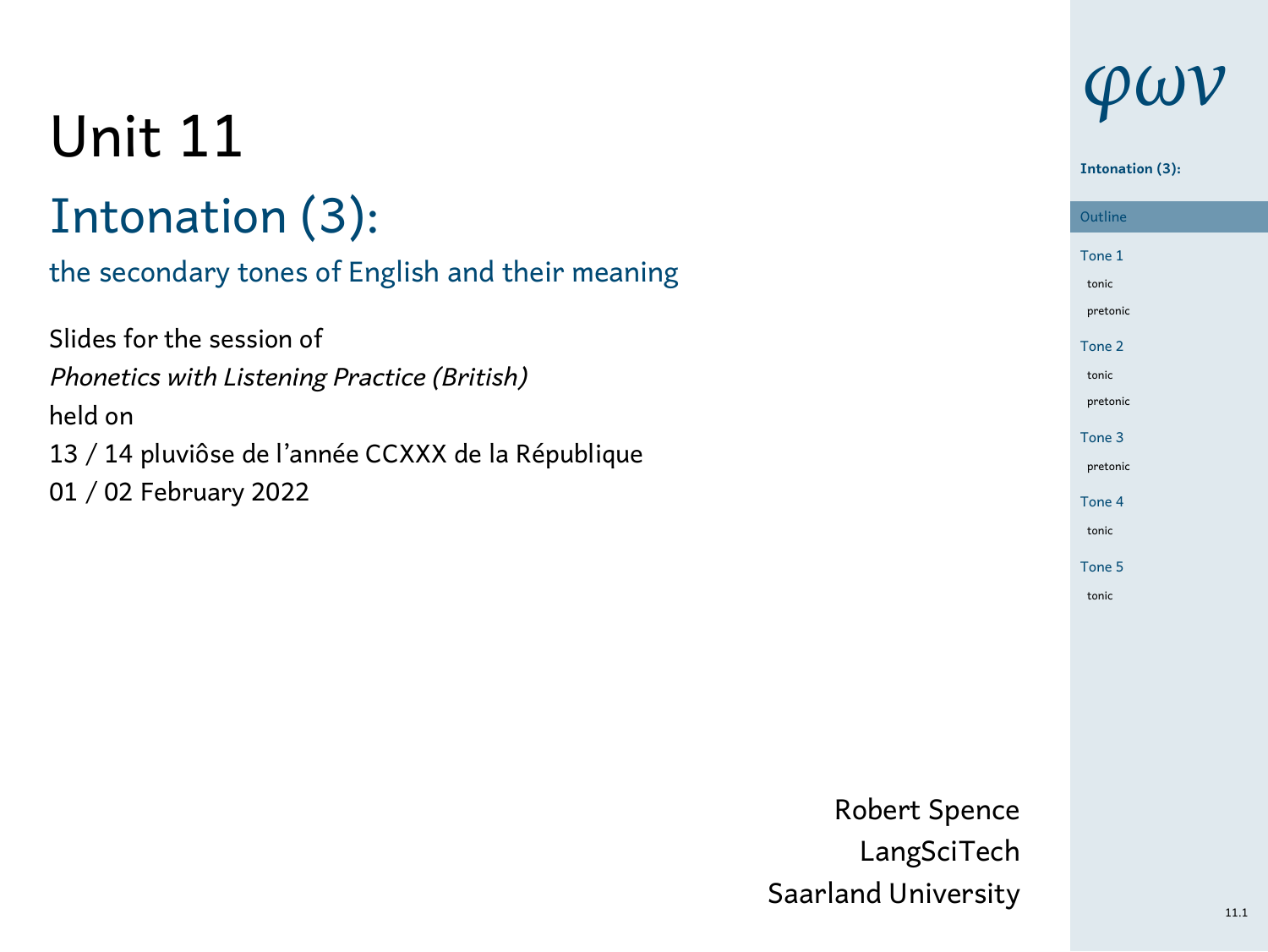| English Phonetics: Unit 11:<br>$\lceil \ln q \ln \rfloor$ fə. net.iks $\lceil \text{u:n.t} \rceil$ . lev.n                               |
|------------------------------------------------------------------------------------------------------------------------------------------|
| Intonation (3)<br>['int.ə.'ne $[$ .(ə)n ' $\theta$ ii]                                                                                   |
| the secondary tones of English and their meaning                                                                                         |
| Robert Spence<br>$\lceil$ upb. at 'spens]                                                                                                |
| based on material by M. A. K. Halliday<br>['beist_pn ma.'t <sup>h</sup> igi.i.at bai _' <sup>j</sup> em_ei k <sup>h</sup> ei 'hæl.id.ei] |

#### **Intonation (3):**

Outline<br>
– Tone 1 tonic pretonic Tone 2 tonic pretonic Tone 3 pretonic Tone 4 tonic

Tone 5 tonic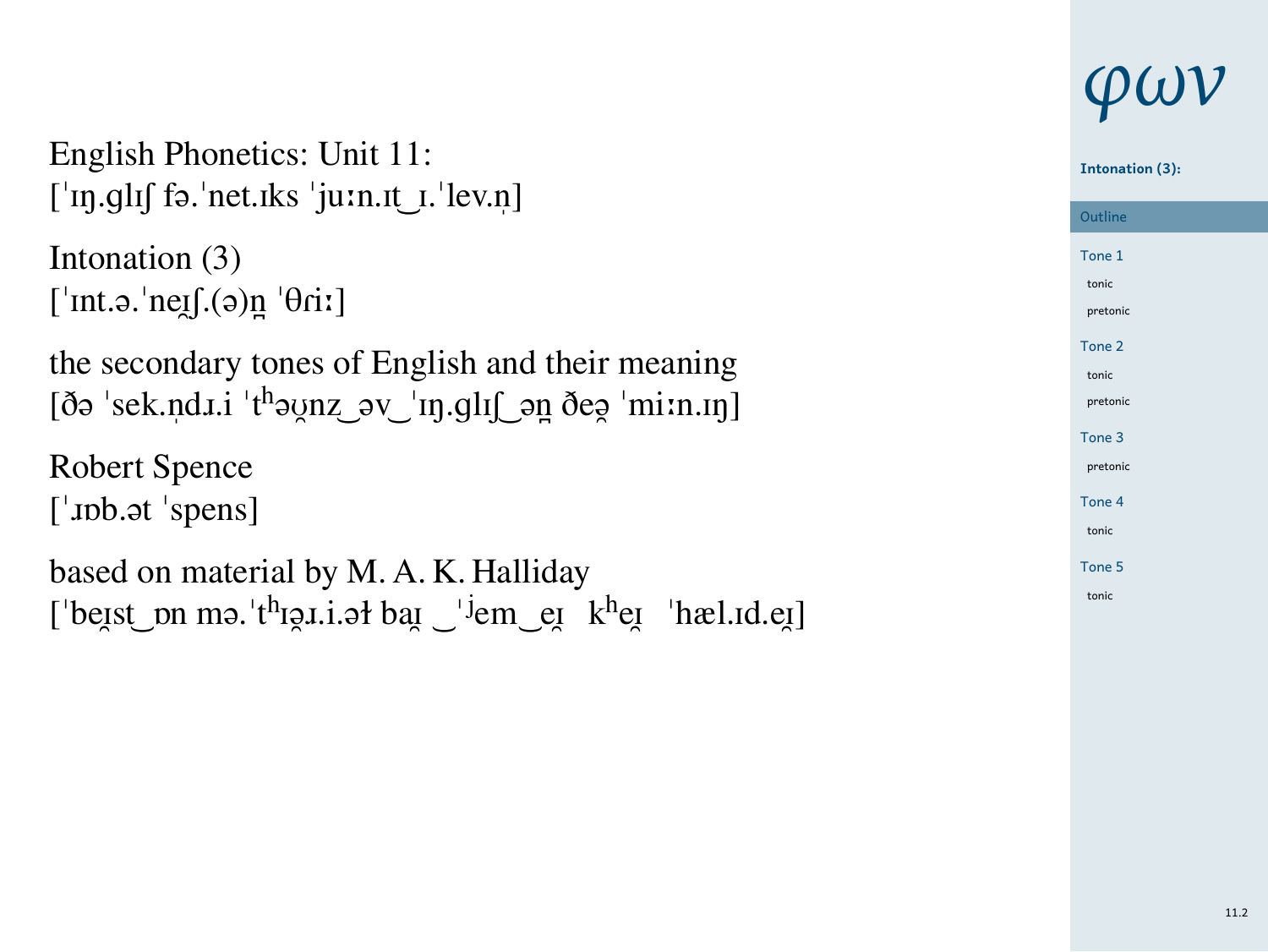#### **1 Tone 1**

tonic pretonic

#### **2 Tone 2**

tonic pretonic

**3 Tone 3**

pretonic

#### **4 Tone 4**

tonic

#### **5 Tone 5** tonic

*φων*

### **Intonation (3):**

1 Tone 1 tonic pretonic Tone 2 tonic pretonic Tone 3 pretonic Tone 4 tonic Tone 5

tonic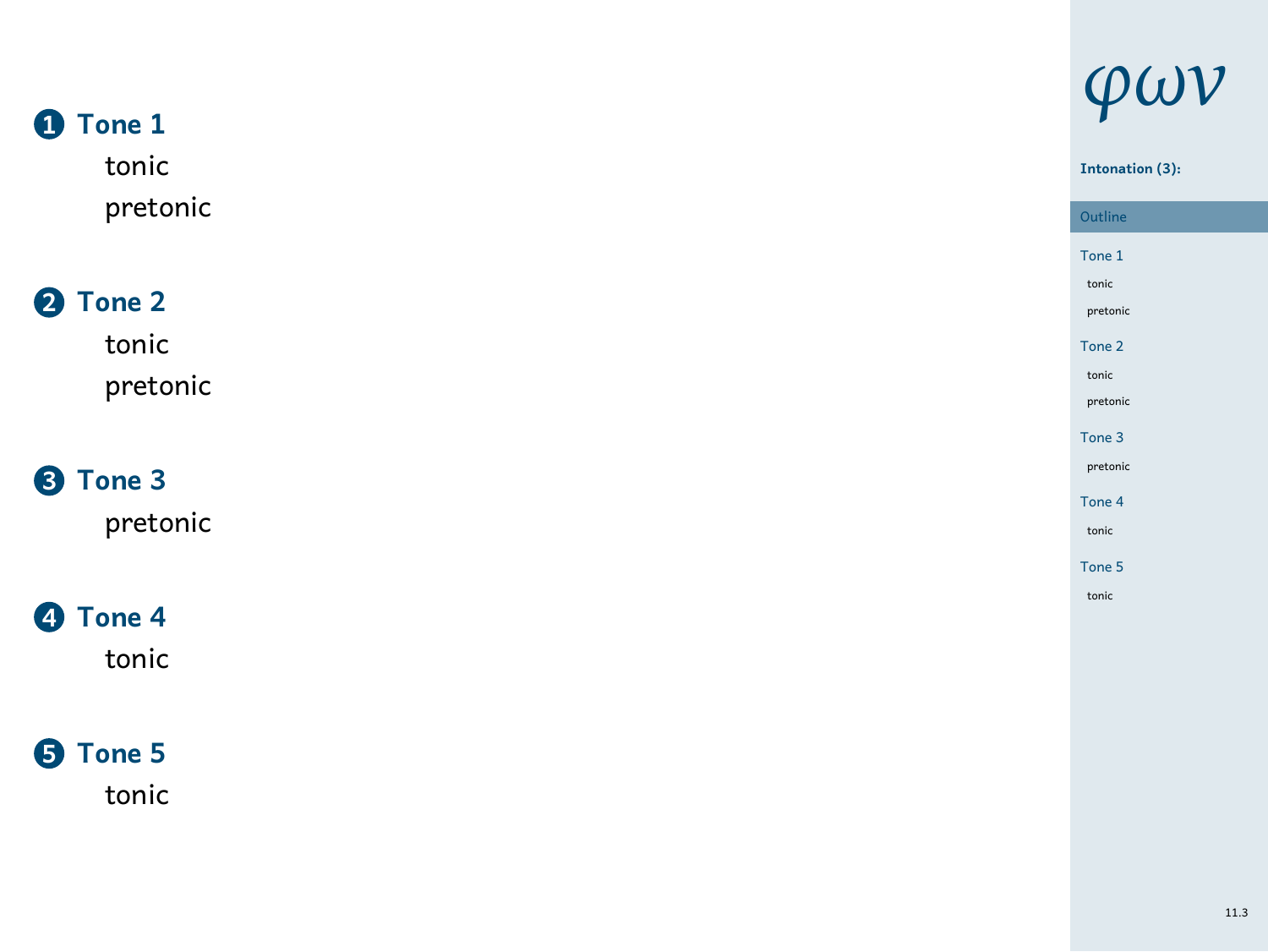#### **Secondary tones of Tone 1 (tonic)**

Tone 1 medium tonic fall starts at same height as last syllable of pretonic (KEY: neutral)

 $\mathbf{v}$  $\frac{1}{1}$  John's de- / cided to be- / come a \*/ doctor //

Tone 1 wide tonic fall starts higher than last syllable of pretonic (KEY: strong / unexpected)

//.1+ *<sup>∧</sup>* it's the / only / place I've / ever \*/ lived in //

Tone 1 narrow tonic fall starts lower than last syllable of pretonic (KEY: mild / expected)

 $\frac{1}{11}$  how can an / ashtray be \*/ vegetable //('20 Fragen')

# *φων*

#### 1 Tone 1 tonic pretonic **Intonation (3):** Outline Tone 2 tonic pretonic Tone 3 pretonic Tone 4 tonic Tone 5 tonic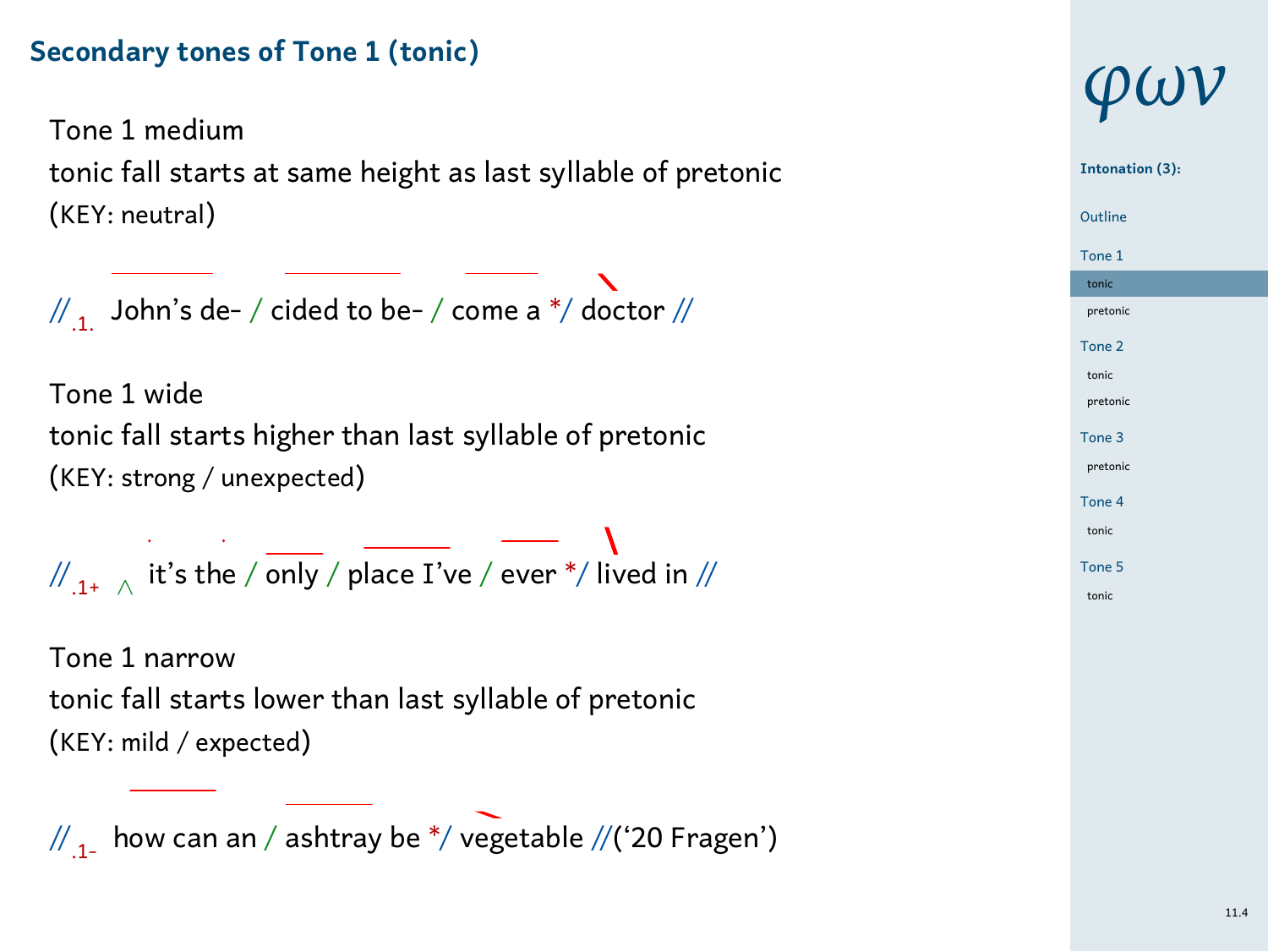#### **Secondary tones of Tone 1 (pretonic)**

| Tone 1 level<br>each pretonic foot has level tone; pretonic feet at same height (before medium fall),                    | Into         |
|--------------------------------------------------------------------------------------------------------------------------|--------------|
| stepping up (before wide fall), stepping down (before narrow fall)                                                       | Outl<br>Tone |
| (KEY (FORCE): neutral) (examples: previous slide)                                                                        | toni<br>pret |
| Tone 1 bouncing                                                                                                          | Tone         |
| each pretonic foot 'bounces' (down and up)<br>often with 'wide' tonic                                                    | toni<br>pret |
| (KEY (FORCE): forceful)                                                                                                  | Tone<br>pret |
|                                                                                                                          | Tone<br>toni |
| $\frac{1}{2}$ why don't you / ask him to / give you your */ money back //                                                | Tone<br>toni |
| Tone 1 listing                                                                                                           |              |
| pretonic resembles sequence of tone 3 + tone 3 ()                                                                        |              |
|                                                                                                                          |              |
| $\mathbb{Z}_{n1}$ , $\wedge$ a / pound of / apples / $\wedge$ a / grapefruit / $\wedge$ and / half a dozen */ oranges // |              |
|                                                                                                                          |              |

# *φων*

| Intonation (3): |
|-----------------|
| Outline         |
| Tone 1          |
| tonic           |
| pretonic        |
| Tone 2          |
| tonic           |
| pretonic        |
| Tone 3          |
| pretonic        |
| Tone 4          |
| tonic           |
| Tone 5          |
| tonic           |
|                 |
|                 |
|                 |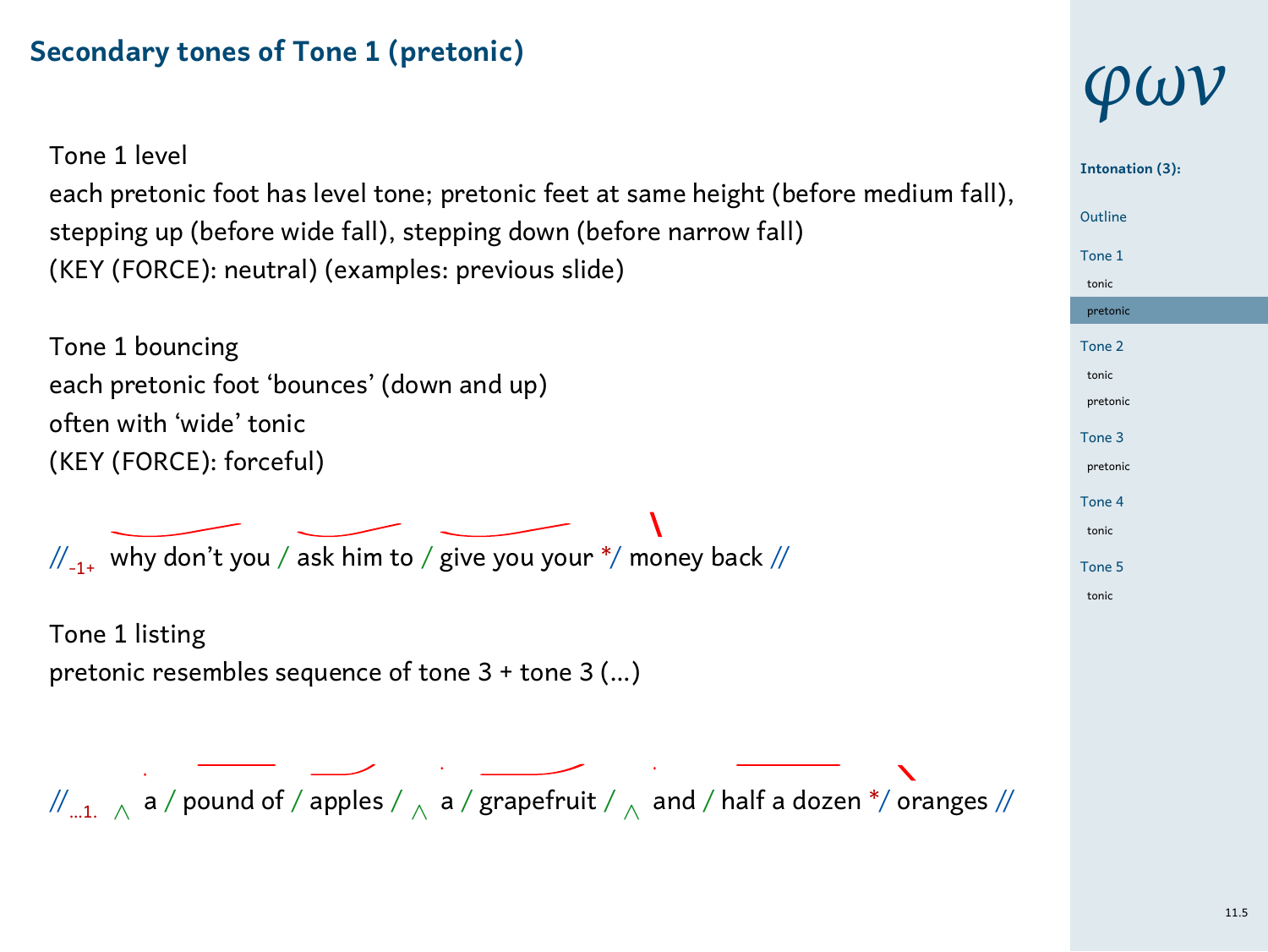#### **Secondary tones of Tone 2 (tonic)**

Tone 2 rising unmarked: 'normal question'

 $\mathbb{Z}_{2}$  have you / seen their / new \*/ house //

Tone 2 falling-rising tonic falls (focus) then rises (speech function), sharp change of direction marked: 'specifying the point of the query'

 $\overline{\mathsf{v}}$ //*2* have you / seen their / new \*/ house //

\*//*<sup>2</sup>* couldn't we go / out / just for an / hour / Daphne //

\*//*<sup>2</sup>* honestly // \*//*<sup>2</sup>* why //

## *φων*

### 1 Outline **Intonation (3):** Tone 1 tonic pretonic Tone 2 tonic pretonic Tone 3 pretonic Tone 4 tonic

Tone 5 tonic

11.6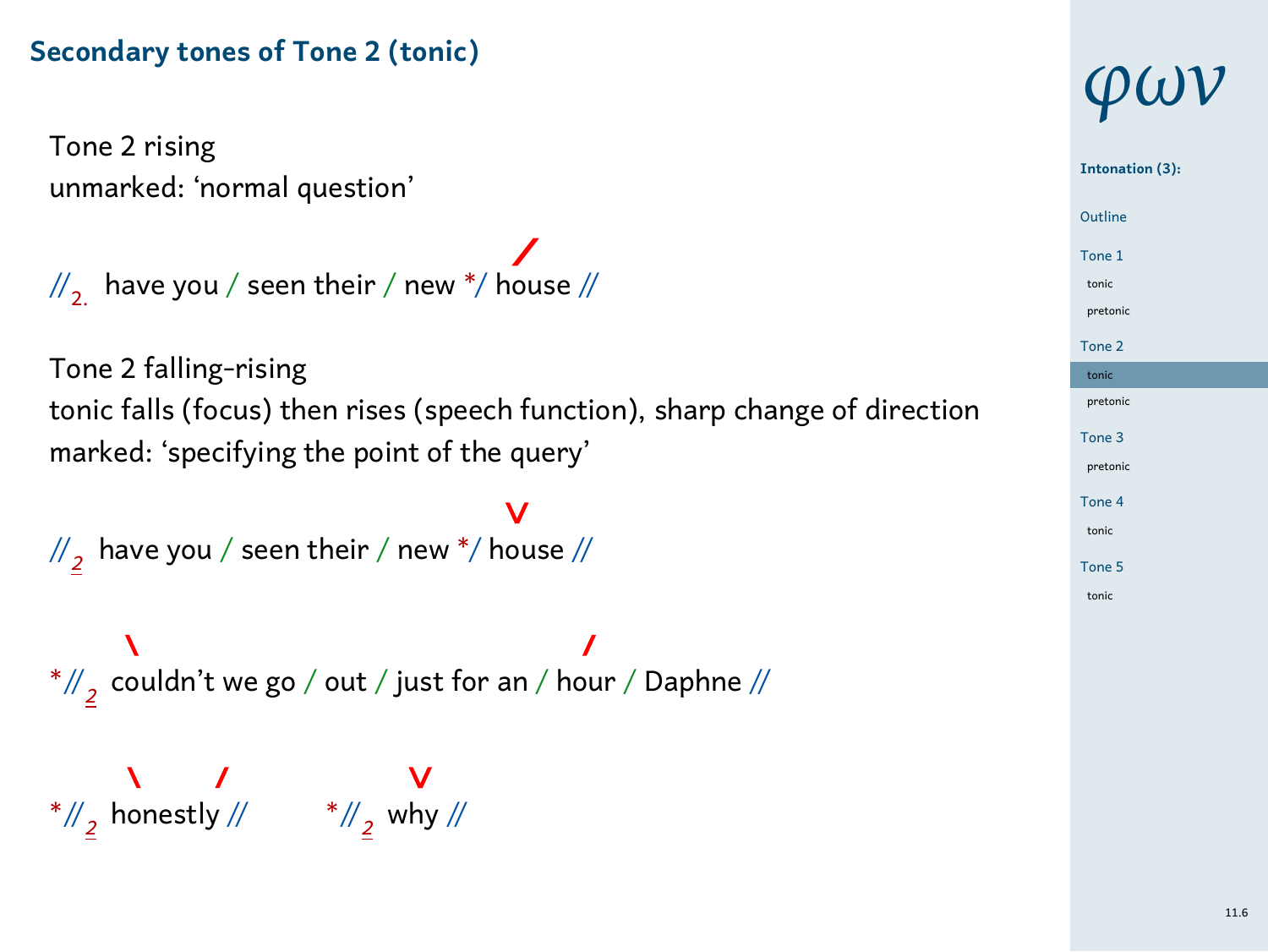#### **Secondary tones of Tone 2 (pretonic)**

Tone 2 high pretonic feet are high and level KEY: neutral

 $\frac{1}{2}$ 

// .*2* have you / seen their / new \*/ house //

 $\overline{\phantom{a}}$ 

 $\bar{\mathbf{V}}$ 

Tone 2 low pretonic feet are low and level KEY: intense (surprise / disapproval / concern) (in U.S. English: neutral)

 $\overline{\phantom{a}}$  $\frac{1}{2}$  don't you / think you \*/ ought to / tell them //

### *φων* **Intonation (3):**

### 1 Outline

Tone 1 tonic pretonic Tone 2

tonic pretonic Tone 3 pretonic

Tone 4 tonic Tone 5 tonic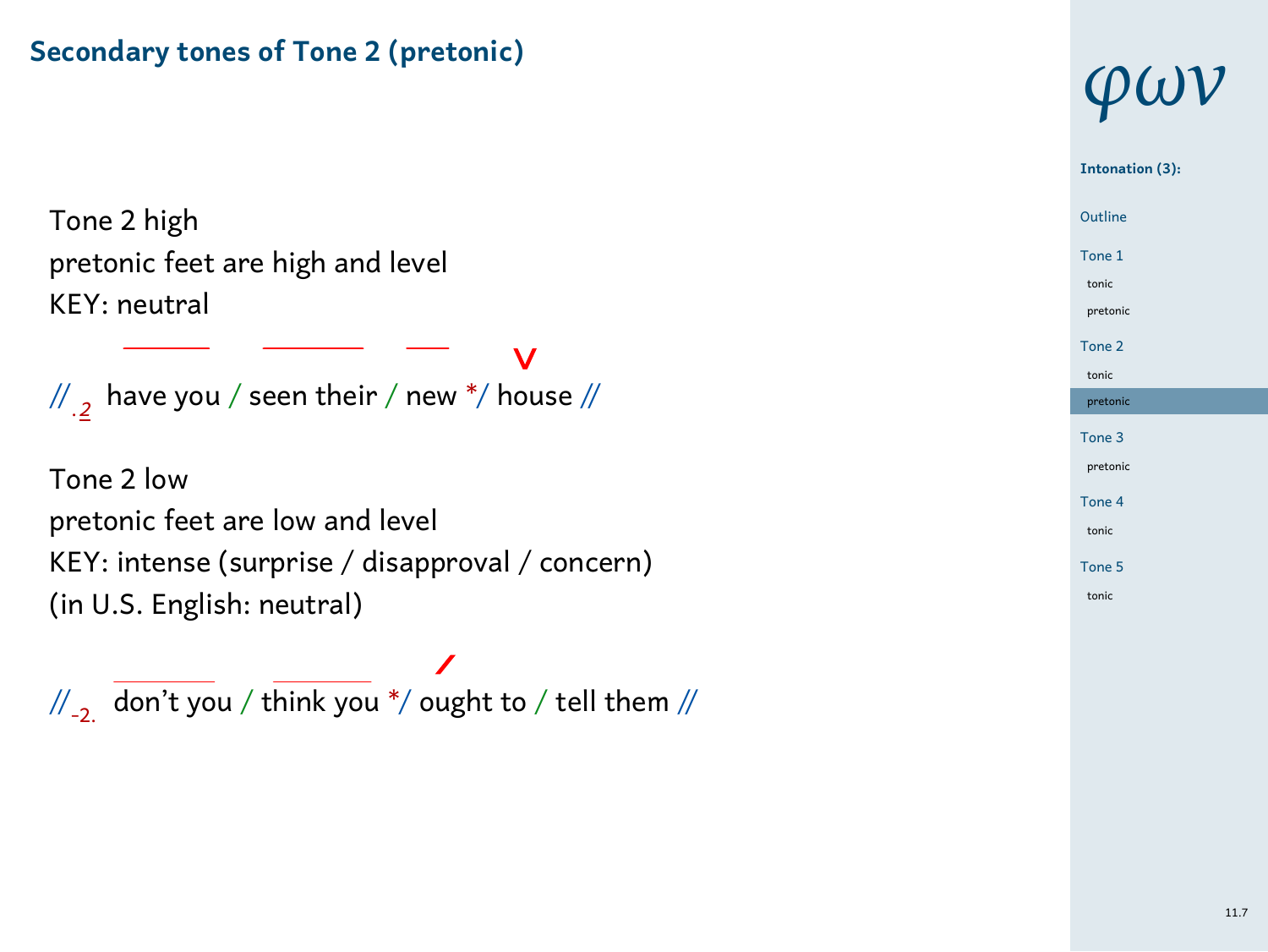#### **Secondary tones of Tone 3 (pretonic)**

Tone 3 mid pretonic feet are mid and level (KEY: confirmatory / reassuring)

//.3 *<sup>∧</sup>* I / don't sup- / pose it / really \*/ matters //

Tone 3 low pretonic feet are low and level (KEY: unconcerned / uncertain)

//-3 *<sup>∧</sup>* I / don't sup- / pose it / really \*/ matters //

Neither of these choices of pretonic is available before the 'tone 3' tonic segment of compound tones 13 and 53.

### *φων* 1 Outline **Intonation (3):** Tone 1

tonic pretonic Tone 2 tonic pretonic Tone 3 pretonic Tone 4 tonic

> Tone 5 tonic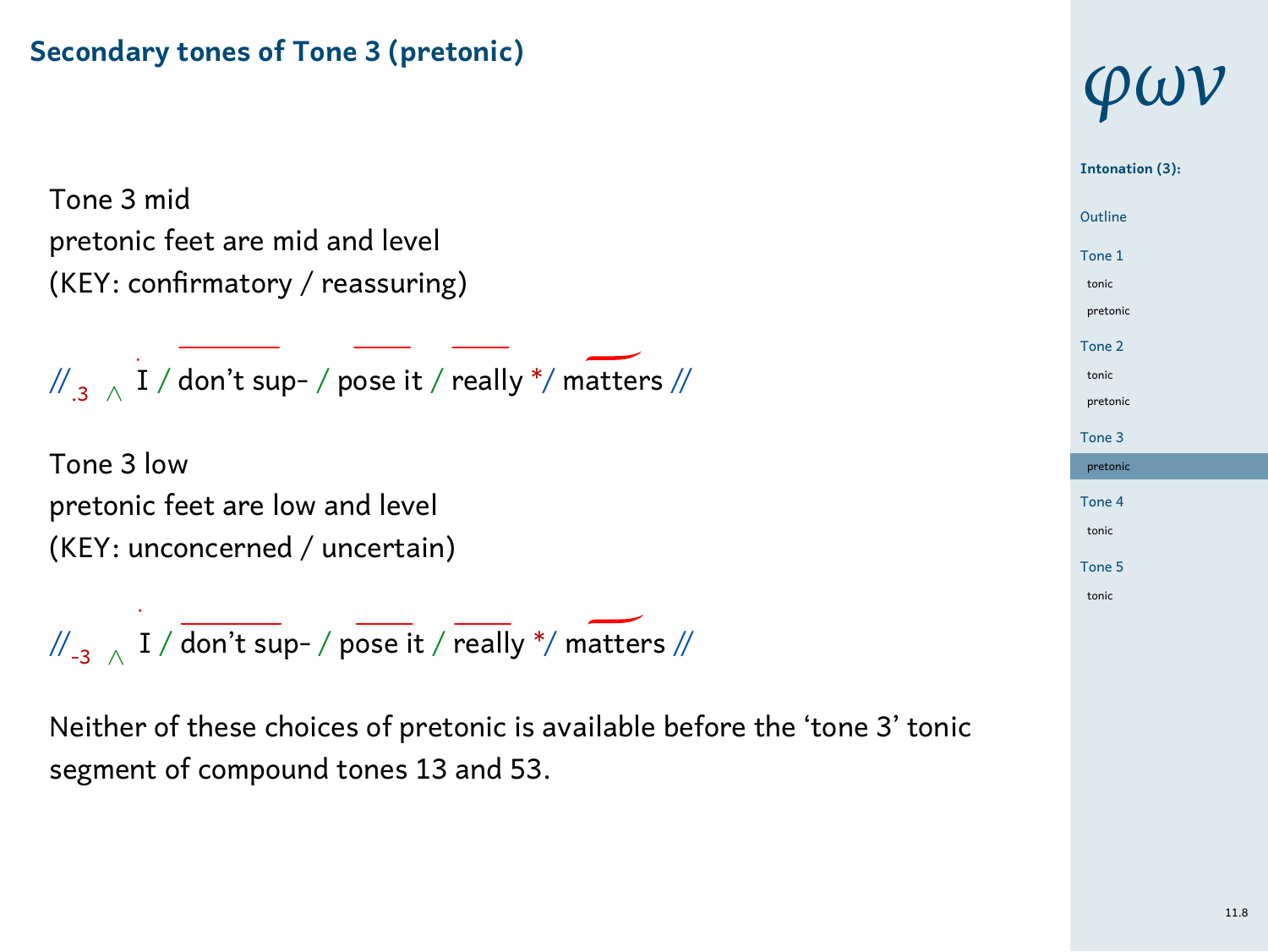#### **Secondary tones of Tone 4 (tonic)**

Tone 4 high (preselects down-stepping pretonic) each pretonic foot level, last syllable of pretonic falls slightly (neutral: logical complication of some kind)

//4. *<sup>∧</sup>* if he / had any / common \*/ sense //

Tone 4 low (preselects swinging pretonic) each pretonic foot falls and rises, with main force of fall (marked: exclusive / contrastive / expressing strong reservation)

//*<sup>4</sup> <sup>∧</sup>* but it / certainly / couldn't be \*/ animal //

(context: '20 Fragen')

# *φων*

#### 1 Outline **Intonation (3):** Tone 1 tonic pretonic Tone 2

tonic pretonic Tone 3 pretonic Tone 4

tonic Tone 5 tonic